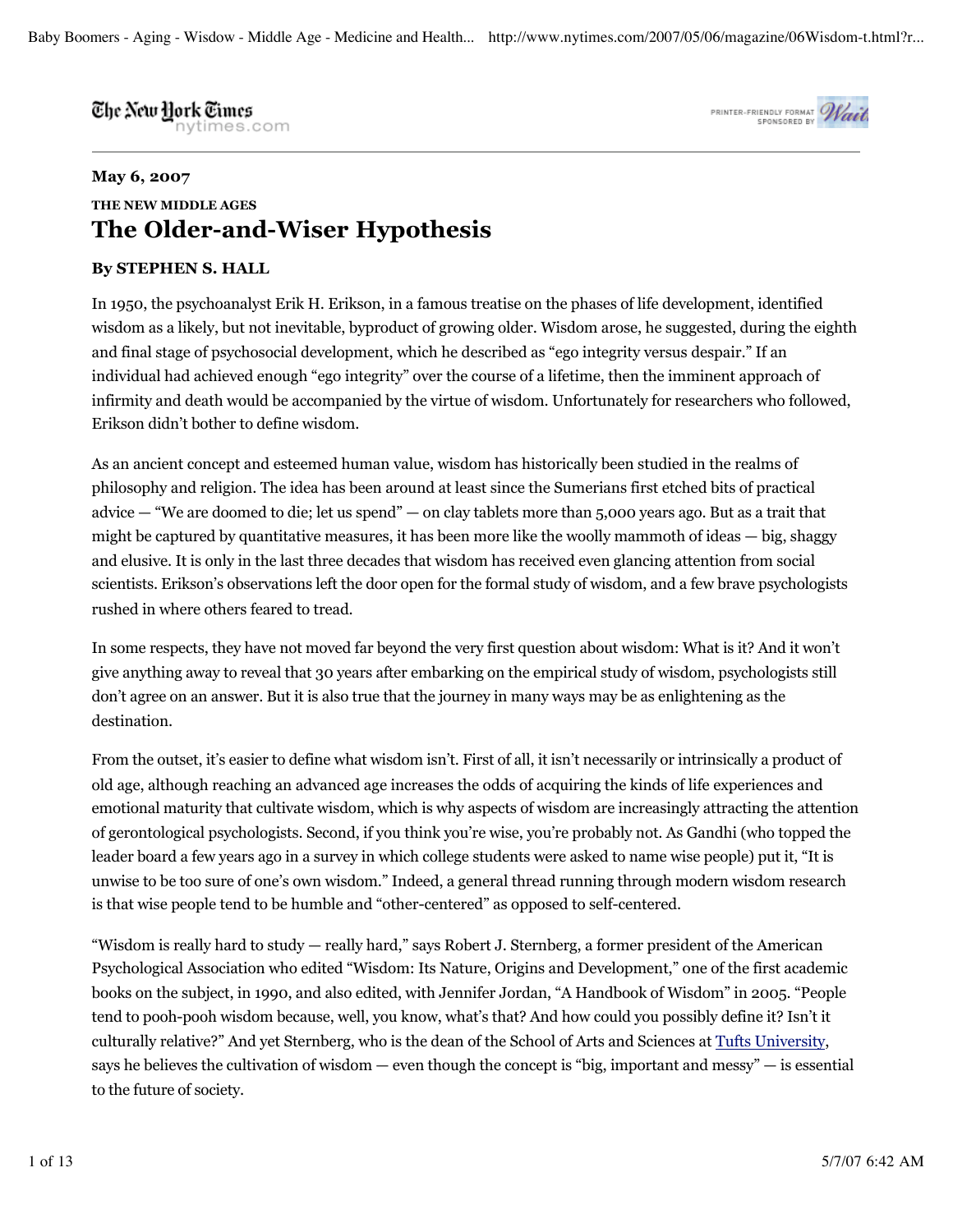Certain qualities associated with wisdom recur in the academic literature: a clear-eyed view of human nature and the human predicament; emotional resiliency and the ability to cope in the face of adversity; an openness to other possibilities; forgiveness; humility; and a knack for learning from lifetime experiences. And yet as psychologists have noted, there is a yin-yang to the idea that makes it difficult to pin down. Wisdom is founded upon knowledge, but part of the physics of wisdom is shaped by uncertainty. Action is important, but so is judicious inaction. Emotion is central to wisdom, yet detachment is essential.

If you think all those attributes sound fuzzy, vague and absolutely refractory to quantification, you've got a lot of company in the academic community. But there is a delicious paradox at the heart of the study of wisdom. As difficult as it is to define, the mere contemplation of a definition is an irresistible exercise that says a lot about who we aspire to become over the course of a lifetime and what we value as a society. And little pieces of that evolving definition of wisdom — especially the ability to cope with adversity and the regulation of emotion with age — have begun to attract researchers with brain-scanning machines and serious chops in neuroscience.

"It's very intriguing, and it's becoming a big issue in our field," says Suzanne Kunkel, director of the Scripps Gerontology Center at Miami University in Ohio. She noted that the number of formal talks about wisdom and the aging process has increased significantly at professional meetings. "Part of me is a little skeptical," she says, reflecting the compelling ambivalence the subject elicits, "and part of me thinks there's something there."

The formal study of wisdom as a modern academic pursuit can legitimately trace its roots back to the 1950s, to an apartment building on Newkirk Avenue, just off Coney Island Avenue in Brooklyn. That is where a keenly observant young girl named Vivian Clayton became fascinated by special qualities she attributed to two prominent elders in her life: her father, a furrier named Simon Clayton, and her maternal grandmother. There was something that distinguished them from everyone else she knew. Despite limited education, they possessed an uncanny ability to remain calm in the midst of crises, made good decisions and conveyed an almost palpable sense of emotional contentment, often in the face of considerable adversity or uncertainty. Long before she went to college, Clayton found herself contemplating the nature of wisdom.

"My father was 41 when I was born," she said recently. "By far, he was the oldest parent among all my friends, almost the age of my friends' grandparents. He had emigrated from England but had lived through World War II there and experienced the blitz and had to care for his dying mother, who was so sick that she refused to go down into the shelters during air raids in London. She lived in the East End, where the docks were, and they were always getting bombed. So he would sit with her while the bombs were falling, and when it was over, she would say, 'Now we can have a cup of tea!' He was a very humble man, and very aware of his limitations, but he always seemed to be able to weigh things and then make decisions that were right for the family. He knew what to respond to quickly, and what you had to reflect on." Clayton's maternal grandmother, Beatrice Domb, was the other central figure in her early life. "My mother saw my grandmother as a simple person," Clayton says. "But her simplicity I saw as a sign of deep contentment in her own life. She, who had less than a high-school education, was the matriarch of this very large family."

During her childhood and adolescence, Clayton obsessed over the differences between her mother and father, her grandmother and grandfather. She recalls pondering these differences as a teenager, dipping her toes in Mahwah Creek during family outings in Suffern, northwest of the city; as an undergraduate studying psychology at Buffalo University; and more formally, as a graduate student in the early 1970s at the University of Southern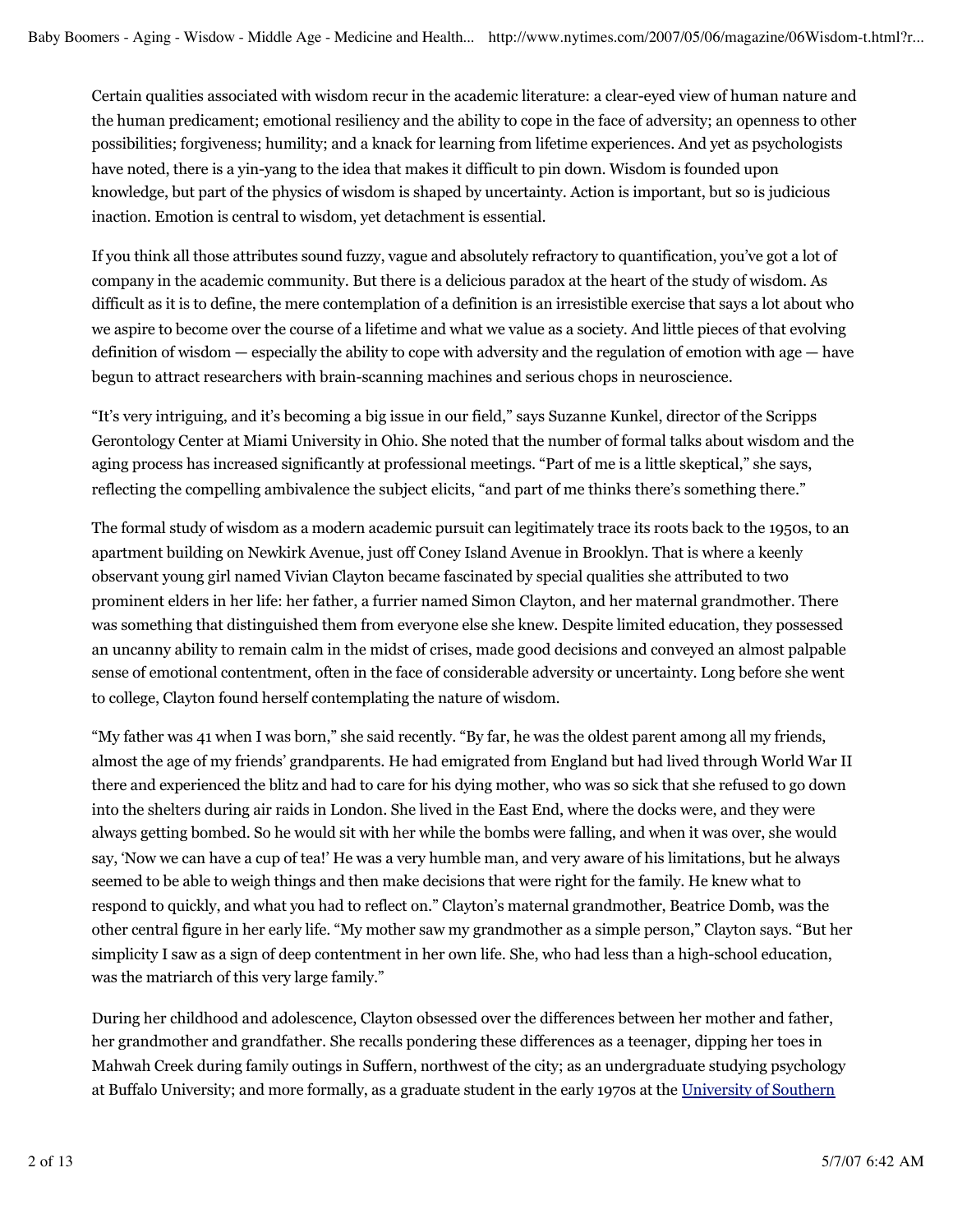California, working with one of the country's leading gerontological psychologists, James E. Birren. Clayton is generally recognized as the first psychologist to ask, in even faintly scientific terms, "What does wisdom mean, and how does age affect it?"

Clayton's study of wisdom began with a bias, but one that counterbalanced a pre-existing bias that pervaded the biomedical literature on aging in the '60s and '70s. Half a century ago, although only 5 percent of the elderly lived in nursing homes, almost all the gerontological research focused on this frail and struggling population. Not surprisingly, these researchers found plenty of negative things about being old. Memory, especially working memory, began to fade. The speed with which the brain processed information slowed down. Older people were more likely to be cognitively impaired.

One of the leading voices pushing for a more balanced view of the aging process was Birren. In what might be viewed as a battle between modern psychology and cultural attitudes toward the elderly, Birren was one of the leaders of an effort to investigate positive aspects of aging. At the time Clayton was at U.S.C., Birren's graduate students were exploring the relationship of aging to topics like love, creativity and wisdom — topics so big and unwieldy that they almost defied study.

Clayton went off to consult the "literature" on wisdom, which almost mirrored the central canon of Western civilization. She rummaged through the Hebrew Bible for clues to wise behavior, analyzed the stories of Job and King Solomon, parsed the meaning of ancient proverbs. "What emerged from that analysis," she says, "was that wisdom meant a lot of different things. But it was always associated with knowledge, frequently applied to human social situations, involved judgment and reflection and was almost always embedded in a component of compassion." The essential importance of balance was embodied in the Hebrew word for wisdom, chochmah, which ancient peoples understood to evoke the combination of both heart and mind in reaching a decision. At that point, Birren advised Clayton to "become more scientific" and treat wisdom as a psychological construct that could be defined well enough to be measured and studied ("operationalized," in psychological lingo).

Between 1976, when she finished her dissertation, and 1982, Clayton published several groundbreaking papers that are now generally acknowledged as the first to suggest that researchers could study wisdom empirically. She identified three general aspects of human activity that were central to wisdom — the acquisition of knowledge (cognitive) and the analysis of that information (reflective) filtered through the emotions (affective). Then she assembled a battery of existing psychological tests to measure it.

Clayton laid several important markers on the field at its inception. She realized that "neither were the old always wise, nor the young lacking in wisdom." She also argued that while intelligence represented a nonsocial and impersonal domain of knowledge that might diminish in value over the course of a lifetime, wisdom represented a social, interpersonal form of knowledge about human nature that resisted erosion and might increase with age. Clayton's early work was "a big deal," Sternberg says. "It was a breakthrough to say wisdom is something you could study." Jacqui Smith, who has conducted wisdom research since the 1980s, says it "was seminal work that really triggered subsequent studies."

As Clayton began to describe her research at psychological meetings in the late '70s, the work on wisdom created considerable buzz. One of the people who grasped its significance immediately was Paul B. Baltes, a legendary psychologist then at Pennsylvania State University. Baltes helped pioneer life-span developmental theory, which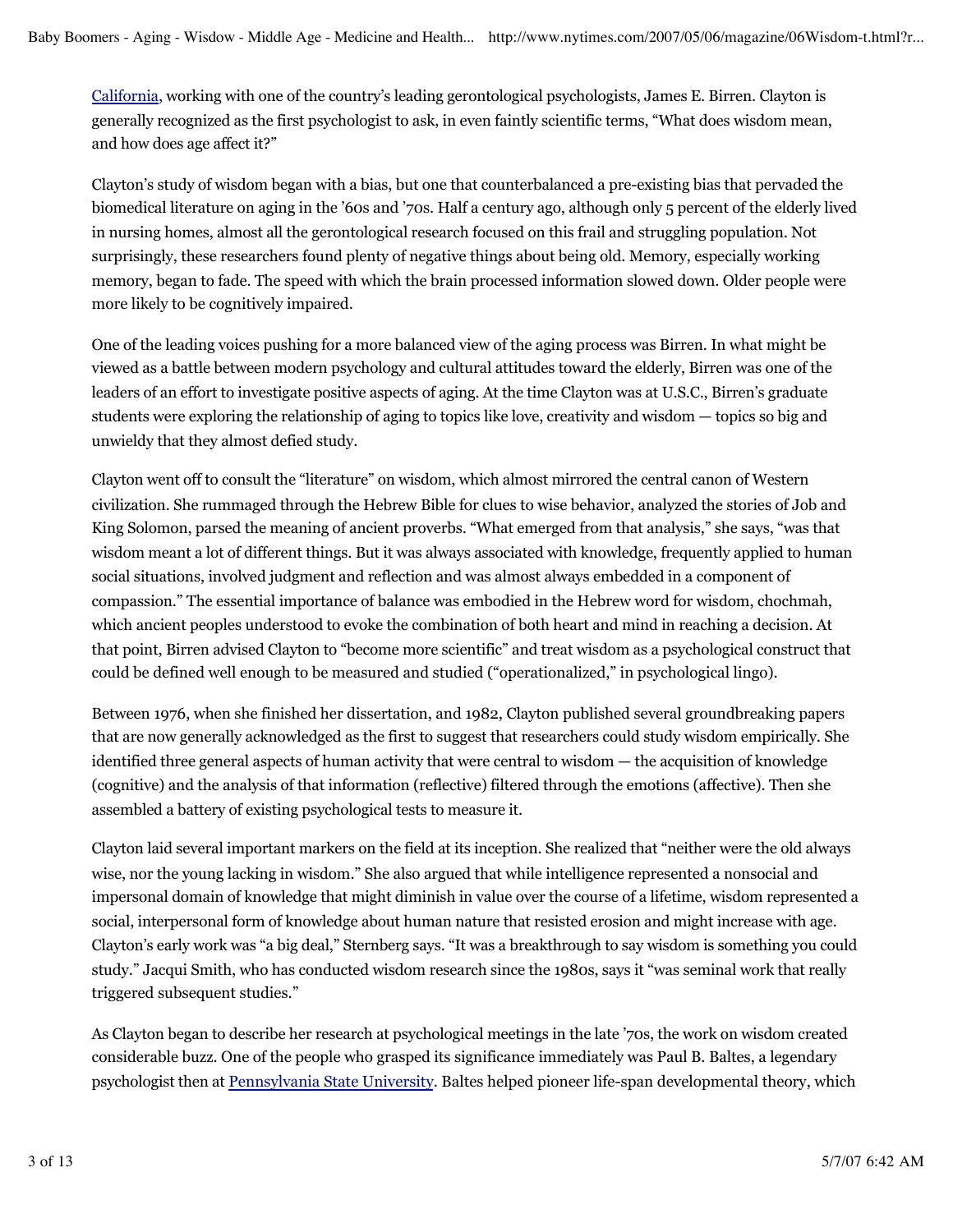argues that in order to understand, say, a 60-year-old person, you need to take into account the individual's biology, psychology and sociological context at various stages of life, as well as the cultural and historical era in which he or she lived.

Baltes closely monitored the initial wisdom studies, Clayton recalls, and regularly peppered her with questions about her progress. "I went to all these meetings," she says, "and we would have lunch or dinner at every meeting. He was always asking, where was I with this wisdom stuff?"

The answer would soon be: nowhere. In 1982, Clayton published her last paper on wisdom. By then, she had applied for, but failed to receive, a grant from the National Institute on Aging to pursue the wisdom studies, had quit her position as assistant professor at Columbia University Teachers College and left academia for good. Part of the reason was that she recognized her own limitations in studying a very diffuse topic. "I was lost in the Milky Way of wisdom," she admits, "and each star seemed as bright as the next. Ultimately that's why I didn't continue with it." The universe shifted to Berlin, and the working definition of wisdom acquired a German accent.

The Berlin Wisdom Paradigm, as it came to be called, was built in part on research using hypothetical vignettes to discern wise and unwise responses to life dilemmas. "A 15-year-old girl wants to get married right away," one vignette suggested. "What should one/she consider and do?"

A wise person, according to the Berlin group, would say something like: "Well, on the surface, this seems like an easy problem. On average, marriage for 15-year-old girls is not a good thing. But there are situations where the average case does not fit. Perhaps in this instance, special life circumstances are involved, such as the girl has a terminal illness. Or the girl has just lost her parents. And also this girl may live in another culture or historical period. Perhaps she was raised with a value system different from ours. In addition, one has to think about adequate ways of talking with the girl and to consider her emotional state."

That reply may seem tentative and relativistic, but it reflects many aspects of wisdom as defined by the Berlin Wisdom Project, which began in 1984 under the leadership of Baltes, who along with Birren had championed the search for late-life potential. Born in 1939 in Germany, Baltes had established a reputation as a leading quantitative psychologist by the time he returned to Germany in 1980 to become director of the Max Planck Institute for Human Development in Berlin. There, Baltes and many collaborators — including Jacqui Smith (now at the University of Michigan), Ursula M. Staudinger and Ute Kunzmann — embarked on an ambitious, large-scale program to, as they put it, "take wisdom into the laboratory."

Boiled down to its essence, the "Berlin Paradigm" defined wisdom as "an expert knowledge system concerning the fundamental pragmatics of life." Heavily influenced by life-span psychology, the Berlin version of wisdom emphasized several complementary qualities: expert knowledge of both the "facts" of human nature and the "how" of dealing with decisions and dilemmas; an appreciation of one's historical, cultural and biological circumstances during the arc of a life span; an understanding of the "relativism" of values and priorities; and an acknowledgment, at the level of both thought and action, of uncertainty. "We picked up from the philosophical literature that wisdom is like a peak performance," Smith says. "It's the highest level of potential or achievement that a human mind might be able to achieve." And so the Berlin group focused more on expertise and performance than on personality traits, because such an approach lent itself to more rigorous measurement than the typical self-report tests of psychological research.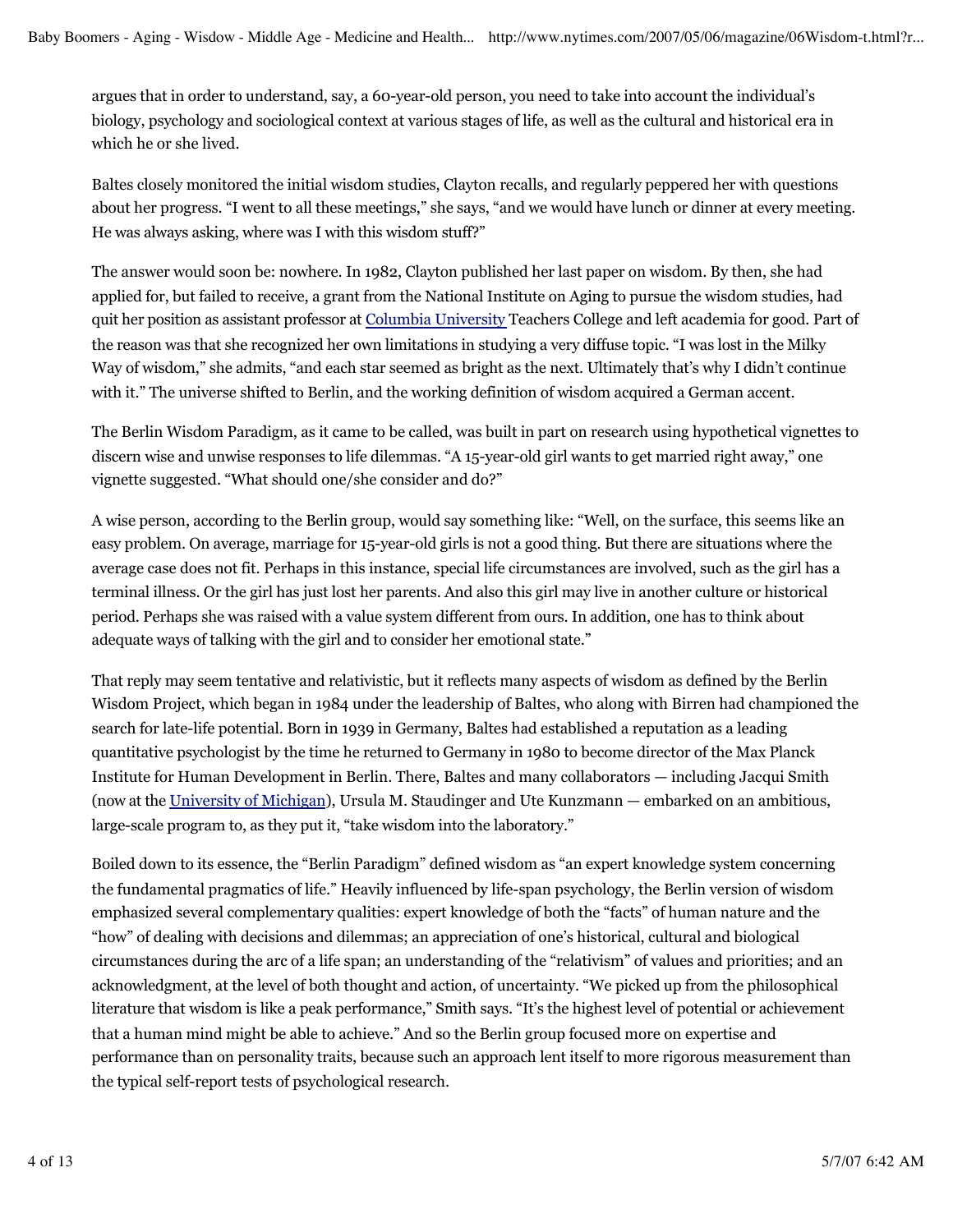"Wisdom in action," as the Berlin group put it, might manifest itself as good judgment, shrewd advice, psychological insight, emotional regulation and empathetic understanding; it could be found in familial interactions, in formal writing and in the relationship between a student and mentor or a doctor and patient. Yet by its very nature, the researchers conceded, wisdom was a utopian concept that was virtually unattainable. Baltes and Staudinger pointed out in one paper that "wisdom is a collectively anchored product and that individuals by themselves are only 'weak' carriers of wisdom." They generally did not see wisdom as the function of personality. As Smith puts it: "We went in the other direction and tried to define what a product might be. Not the person as such, but rather some sort of performance that we could assess." In evaluating the wisdom of Gandhi, for example, they focused on his speeches and writings.

One instrument the Baltes group developed to measure wisdom was posing open-ended, hypothetical questions like the one about the 15-year-old girl who wanted to marry. (In their view, a reply garnering a low wisdom-related score would be an inflexible, authoritative response like: "No, no way, marrying at age 15 would be utterly wrong. One has to tell the girl that marriage is not possible. . . . No, this is just a crazy idea.") These vignettes located wisdom firmly in the universe of problem-solving around significant life events — from issues like choosing a career versus child-rearing to facing decisions about early retirement to dealing with a diagnosis of cancer.

The Germans were among the first to reach what is now a widespread conclusion: There's not a lot of wisdom around. Of the 700 people assessed, "we never found a single person who gained top scores across the board," Smith wrote in an e-mail message. They also punctured one conceit about growing old when they found no evidence, in four different studies, that wisdom, as they defined it, necessarily increases with age. Rather, they identified a "plateau" of wisdom-related performance through much of middle and old age; a separate study by the group has indicated that wisdom begins, on average, to diminish around age 75, probably hand in hand with cognitive decline. Nonetheless, the Baltes group suggested in one paper that there might be an optimal age and that "the 'world record' in wisdom may be held by someone in his or her 60s."

The Berlin Wisdom Project made a huge impact on the handful of people interested in wisdom research; by one account, academic "wisdom" publications numbered only two or three a year before 1984 but had grown to several dozen a year by 2000. But the German research, though much admired, did not overcome many of the mainstream reservations in academia. Jacqui Smith, who was collaborating with Baltes on one of his final wisdom papers when he died of cancer last fall at age 67, says wisdom studies remain on the fringe of academic respectability.

Even some wisdom researchers found the Berlin wisdom studies to be abstract and difficult to understand, and although emotion was always part of the formula, it struck some people as secondary to the emphasis on expert knowledge. "It's great work, and they've looked at it more closely than anybody else," says Laura L. Carstensen, a psychologist who directs the Center on Longevity at Stanford University. "But one of the critiques people have had is that they left emotion out of it. I don't think you can have wisdom without having emotional regulation be a part of it."

How might emotion be important to wisdom? Consider C., a 67-year-old mother of seven children who lives in Gainesville, Fla. Her life has not been without heartache or emotional tumult. She grew up poor, and she has been drawn into custody battles and financial imbroglios with in-laws. More significant, one of her children was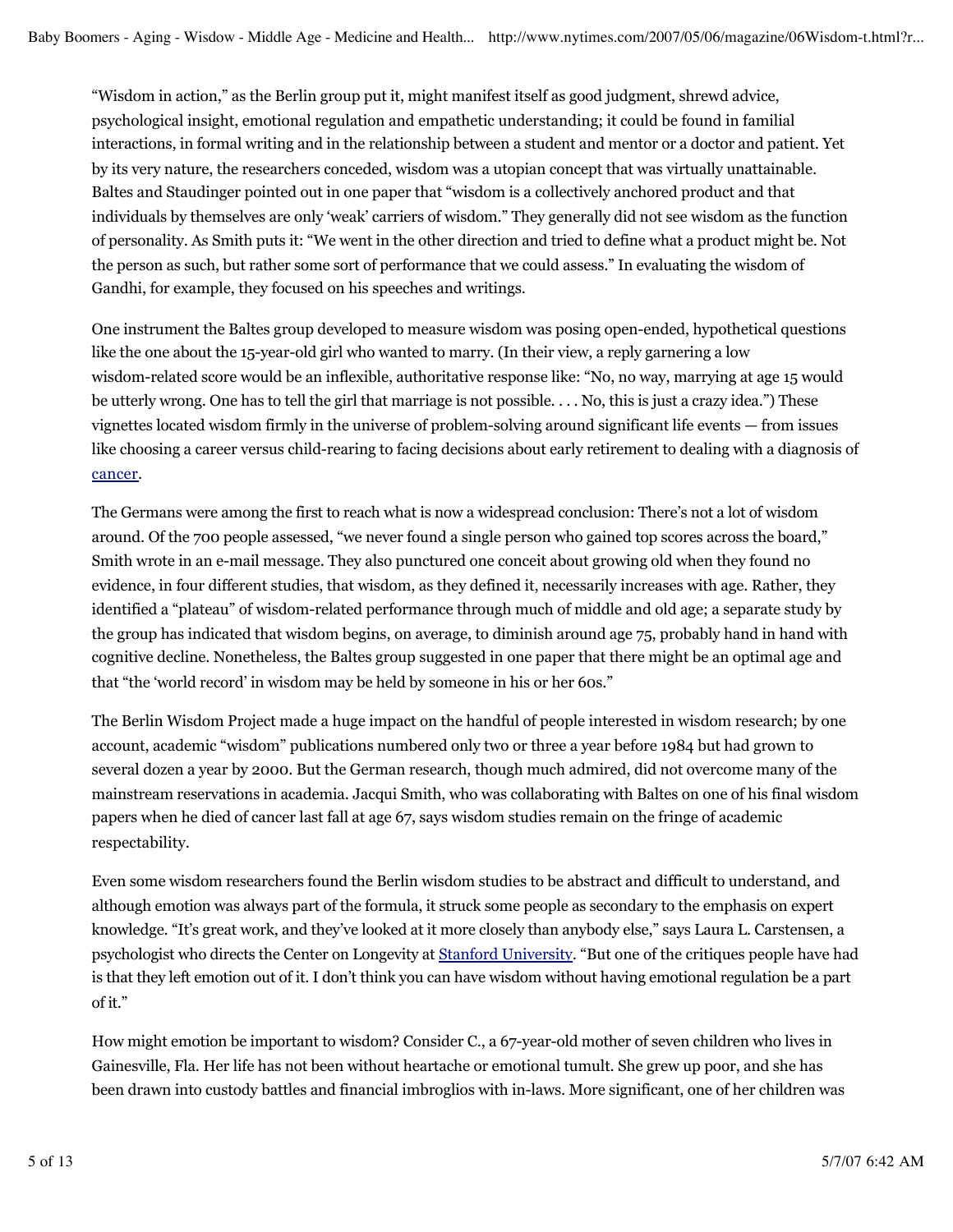born with cerebral palsy; rather than place the child in a home, as some urged her to do, she insisted on caring for and raising him at home with the rest of the family. "I would put my healthy kids in a home first," she told doctors at the time, "instead of putting a baby in there that can't talk for himself." Despite years of challenge (the son eventually died at age 12), C. managed to maintain a kind of emotional equilibrium. "I don't sit around and dwell on bad things," she said. "I don't have time for it, really. There's so many good things you can do."

C., who appears as a pseudonym in the psychological literature, is arguably one of the few certifiably wise people in the world —"certified" in the sense that she scored well above average in a "Three-Dimensional Wisdom Scale" developed by Monika Ardelt, a German-born sociologist at the University of Florida in Gainesville.

In 1990, as a graduate student at the University of North Carolina, Ardelt wanted to identify factors that contributed to a sense of life satisfaction and well-being in old age and began to focus on the acquisition of wisdom. She discovered Vivian Clayton's early research, which made emotion a central part of wisdom, and she began to build upon Clayton's framework. By 1997, Ardelt had joined the faculty at the University of Florida, and she received a grant from the National Institutes of Health and the National Institute on Aging to develop a psychological test to assess wisdom. She was interested in investigating measures of wisdom and looking at a trait that often goes by the name "resilience" — how some older people are able to deal with adversity and bounce back emotionally while others cannot. Indeed, as she has noted, "successfully coping with crises and hardships in life might not only be a hallmark of wise individuals but also one of the pathways to wisdom."

Thus, beginning in December 1997, Ardelt began to recruit 180 senior citizens at churches and community groups in north-central Florida to participate in what she called a "Personality and Aging Well Study." The participants did not know that one purpose of the study was to road-test a series of questions designed to assess general wisdom. In Ardelt's working definition, wisdom integrated three separate but interconnected ways of dealing with the world: cognitive, reflective and emotional. Hence, a "three-dimensional" wisdom scale, which, according to the habit of psychological measures, is designated "3D-WS." The cognitive aspect, for example, included the ability to understand human nature, perceive a situation clearly and make decisions despite ambiguity and uncertainty. The reflective sphere dealt with a person's ability to examine an event from multiple perspectives — to step outside oneself and understand another point of view. And the emotional aspect primarily involved feeling compassion toward others as well as an ability to remain positive in the face of adversity. In the initial phase, participants responded to 132 questions that probed for these qualities. Later, Ardelt settled on 39 questions that, in her judgment, captured the elusive concept of wisdom.

There is, of course, something utterly quixotic about assessing human wisdom on the basis of a self-report test in which subjects agree or disagree with statements like "People are either good or bad" and "I always try to look at all sides of a problem." Yet the Three-Dimensional Wisdom Scale, Ardelt argues, distinguished "how relatively wise older people cope with life crises in comparison to older people relatively low on wisdom." And when Ardelt went back and intensively interviewed some of the subjects (including C.), a seasoned, pragmatic, everyday version of wisdom — wisdom with a small "w," you might say — emerged in their life stories.

J., who was also described in the literature, is an 86-year-old African-American man who is also no stranger to adversity. He went off to fight in World War II and, after experiencing the horrors of battle, suffered severe depression upon his return to the United States. He acquired an advanced degree and became a successful school administrator, although his marriage had fallen apart. He was devastated when his mother died. Yet he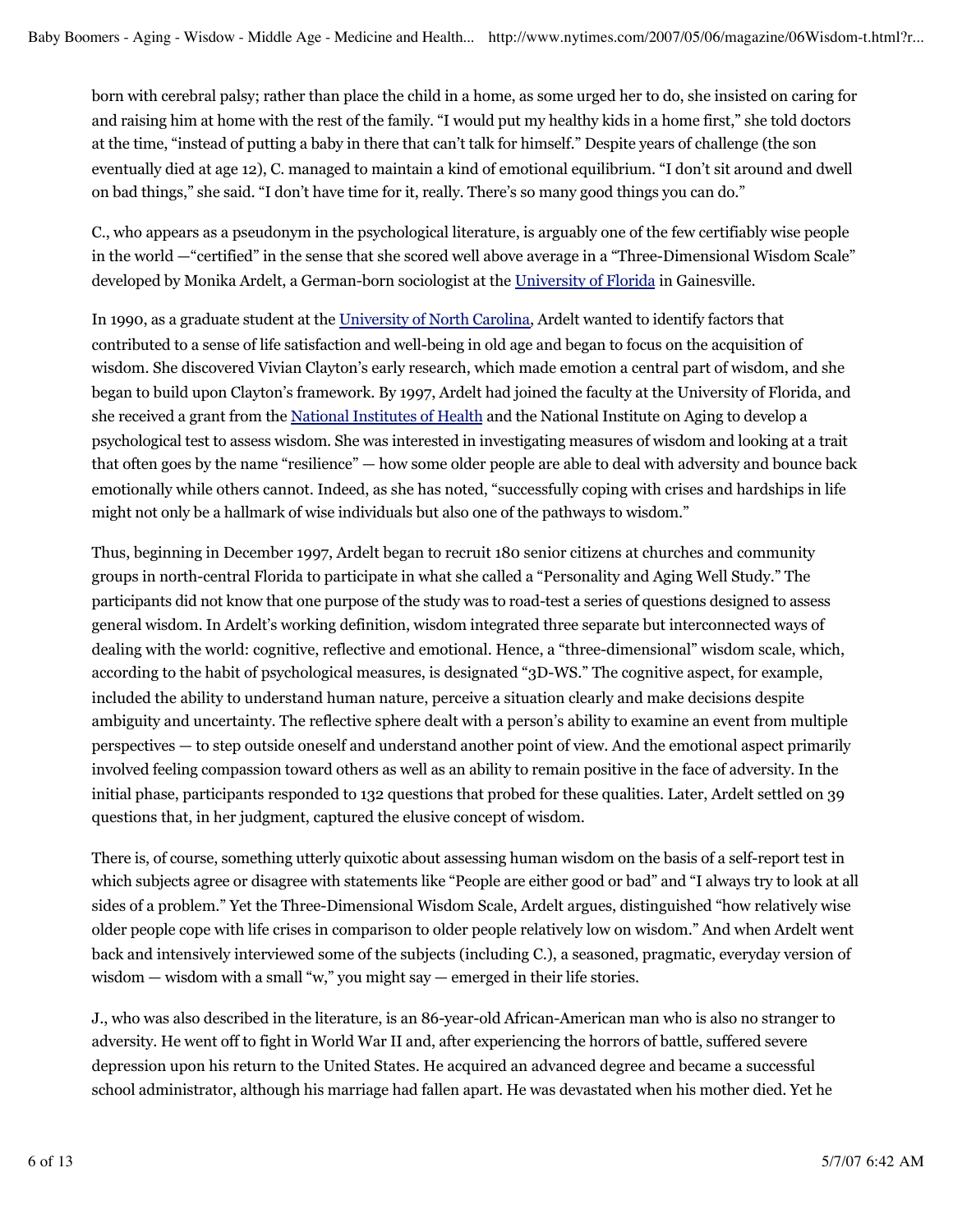managed to step outside his immediate troubles to assess the situation with a detachment and graceful calm that helped him cope during times of adversity. "I've had as much bad things to happen as good things, but I've never allowed any outside force to take possession of my being," he explained. "That means, whenever I had a problem, I went to something wholesome to solve it." One of the "wholesome" things that helped, he said, was bowling.

The popular image of the Wise Man usually does not include a guy in a bowling shirt, but several qualities have emerged again and again in older people like J. who score high on Ardelt's wisdom scale. They learn from previous negative experiences. They are able to step outside themselves and assess a troubling situation with calm reflection. They recast a crisis as a problem to be addressed, a puzzle to be solved. They take action in situations they can control and accept the inability to do so when matters are outside their control.

All these sound like noble attributes, but the litany of qualities is so squishy that the definition of wisdom begins to resemble a multicar pileup of platitudes. One person's positive attitude might be another person's form of self-delusion; perceiving one's limitations might be another name for passivity or indecision or lack of persistence. The common-sense language of wisdom often teeters between proverb and cliché. In fact, the Berlin group mounted an extensive study of proverbs as a way of thinking about wisdom, and Ardelt cites the well-known serenity prayer as an example of a proverb that emphasizes the discernment implicit in wisdom. (This is the saying that goes, "God grant me the serenity to accept the things I cannot change; the courage to change the things I can; and the wisdom to know the difference.")

But as I read the undeniably self-satisfied profiles in wisdom published by Ardelt, they reminded me that wisdom unfolds on many stages and very much depends on the dramatis personae. We tend to think of wisdom as a Cecil B. De Mille production in human enlightenment, with Biblical sets and King Solomon (or some similarly commanding figure) talking down to us from a position of social and moral authority. But in our daily negotiation with the improvident turns of an imperfect world, we probably need a more personal form of wisdom in dealing with in-laws or coping with financial stresses. Perhaps the most important yin-yang of wisdom may be the different shapes it takes in the public and private domains. The public face of wisdom has to do with leadership, judgment and a responsibility to the collective future, offering a kind of moral inspiration to do the greatest good for the greatest number of people; this is the face that emerges when people are asked in surveys to name people they consider to be wise (the nominees invariably include people like Martin Luther King Jr., Nelson Mandela, Mother Teresa and again Gandhi). The private face of wisdom may be Vivian Clayton's father, my parents, your Uncle Myron. By comparison, the example of their wisdom is invisible to all but the inner circle of kin and acquaintances that benefit each day, in myriad specific ways, from the exercise of wisdom.

If nothing else, the 3D-WS studies suggest that a kind of wisdom can arise in ordinary people from unexpected backgrounds. With Ardelt's help, I had an opportunity to speak with some of the people who ranked high on her wisdom scale. C., it turns out, grew up on a tobacco farm in Kentucky, never finished high school and harbored no greater ambition than to have children. "We're not mountaineers," she told me, "but we are hillbillies."

Ardelt is now testing her wisdom scale on a different population. In collaboration with George E. Vaillant, a Harvard Medical School psychiatrist affiliated with Brigham and Women's Hospital in Boston, she is assessing a group of Harvard University graduates who have been faithfully filling out psychological surveys every two years since they began college in the late 1930s. "I have identified people I consider wise and people I consider relatively low in wisdom," says Ardelt, who is still analyzing the data. People who rated high in wisdom, she adds,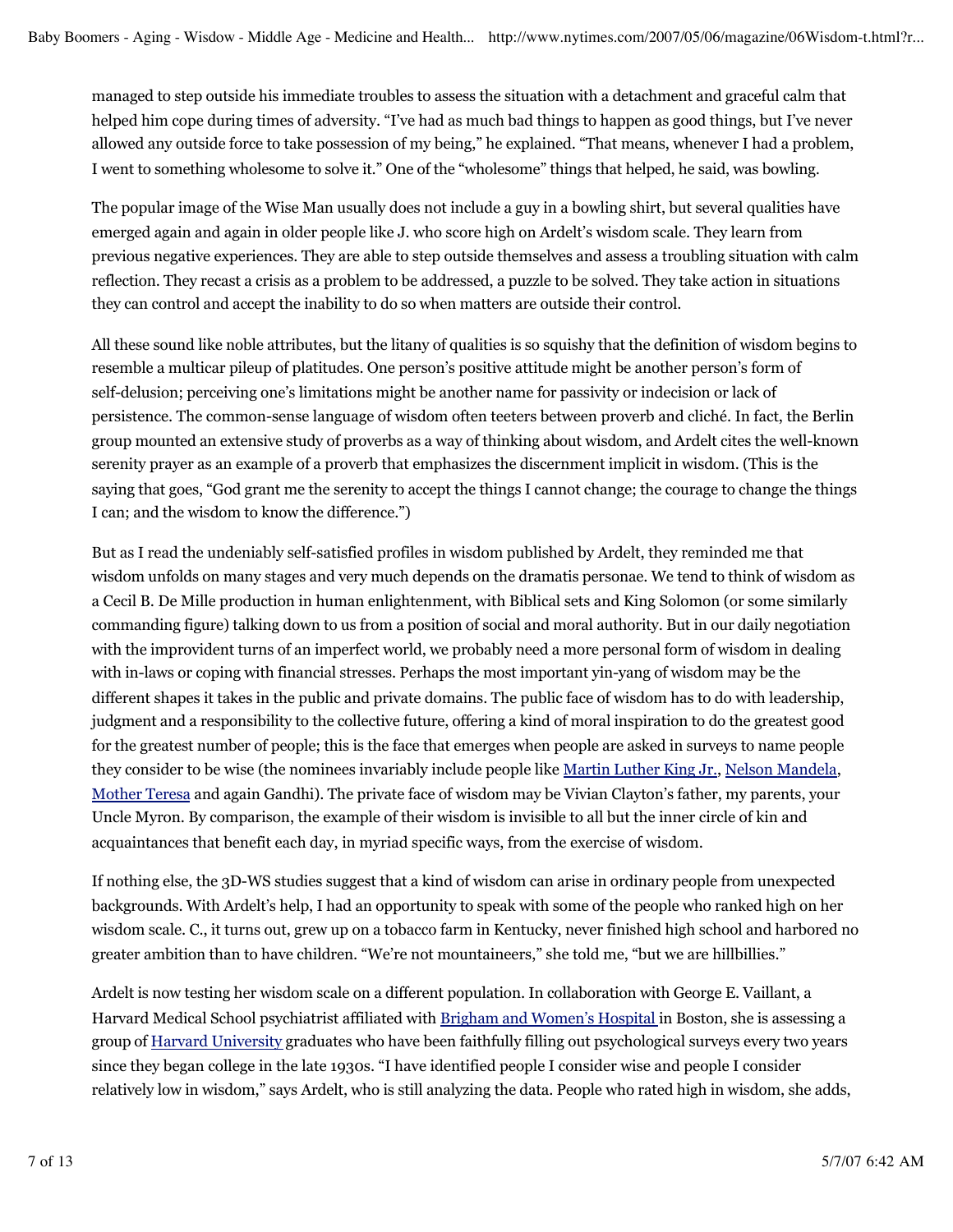were "very generous," both financially and emotionally; among those who rated low in wisdom, "there was this occupation with the self."

Ardelt acknowledges that no one really knows what wisdom is. "I like my definition," she says. "The Baltes people like their definition, and Sternberg likes his. There's no agreement on what wisdom is, and that's the fuzzy part. We're not there yet."

The "fuzziness" of wisdom studies scares many people away from the subject; as James Birren and Cheryl Svensson noted recently, the 13 chapters of Sternberg's 1990 collection "Wisdom" offer 13 different approaches, and many self-respecting psychologists and neuroscientists fairly flee from the suggestion that they are investigating the biological basis of wisdom. Yet many of the emotional and cognitive traits that rank high on current research agendas — resilience, positivity, expert knowledge systems, cognitive processing and especially the regulation of emotion — closely overlap with qualities that have been consistently identified by Clayton, Baltes, Ardelt and other social scientists as crucial to wisdom.

One of the most interesting areas of neuroscience research involves looking at the way people regulate their emotions and how that regulation can change over the course of a lifetime. Laura Carstensen of Stanford University has produced a substantial body of research over the past two decades showing that the ability to focus on emotional control is tightly linked to a person's sense of time and that older people in general seem to have a better feel for keeping their emotions in balance. This has emerged in part from a long-running research project known informally at Stanford as the "beeper study."

In 1994, Carstensen and her colleagues provided nearly 200 Northern California residents, young and old, with electronic pagers; since then, in several waves of data collection, the subjects have been beeped at random times, up to five times a day over the course of a week, and asked to describe the emotions they are feeling at that exact moment. For Jan Post, who lives north of San Francisco, several of these beeps arrived when she was, as she put it, "doing what husbands and wives are supposed to do." Daniel Zucker's pager pulsed on occasion when he was in meetings at work or driving on the highway. Whatever they were doing, the subjects paused to fill out a questionnaire reporting the intensity of 19 emotions ranging from anger to happiness to boredom. As part of the ongoing study, participants are now coming into the Stanford lab for intense psychological testing, which often includes a session in brain-scanning machines.

What the Stanford researchers have found  $-$  in the laboratory and out in the world  $-$  is that despite the well-documented cognitive declines associated with advancing age, older people seem to have figured out how to manage their emotions in a profoundly important way. Compared with younger people, they experience negative emotions less frequently, exercise better control over their emotions and rely on a complex and nuanced emotional thermostat that allows them to bounce back quickly from adverse moments. Indeed, they typically strive for emotional balance, which in turn seems to affect the ways their brains process information from their environment.

On a recent spring day in Palo Alto, Calif., for example, the Stanford researchers put 67-year-old N., a very nice, good-natured subject of the beeper study, through a battery of cognitive and emotional assessments. She repeatedly filled out questionnaires asking her to gauge the intensity of her emotions; took a vocabulary test; endured a wearying series of tasks designed to assess the quality of her memory; and before the two-day gantlet of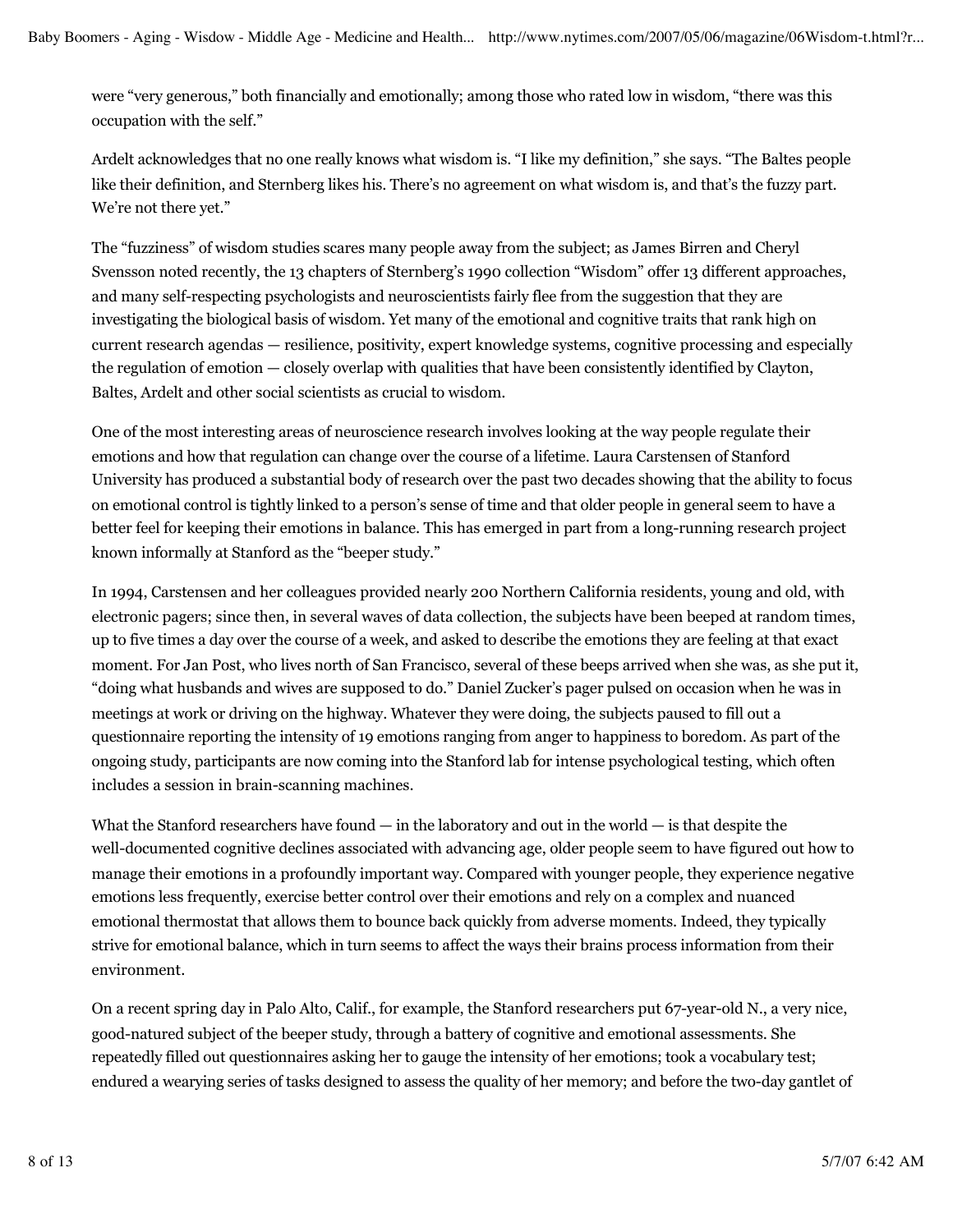testing was done, would also undergo functional magnetic resonance imaging (f.M.R.I.) of her brain while she performed a monetary-reward task and viewed pictures laden with positive and negative emotional content. Every once in a while, she was asked to chew on a piece of cotton until it was saturated with saliva (a test for the stress hormone cortisol).

These laboratory sessions are not without their frustrating moments, and the low point for N. occurred in the middle of a Tuesday afternoon, when she was asked to perform two different tasks: public speaking and a maddening mathematical task that involved a formula for counting backward as fast as she could. Every time N. made a mistake, and she made quite a few, a humorless examiner would say, "Error," and ask her to start again. She became so flustered that she'd pretzeled her body into an ampersand and kept repeating, "Gosh, I can't even think. . . ." Later she confided, "I was almost in tears right after doing those numbers." But by the time N. completed the final task of the day, which asked her to rate her emotions on a scale of one (for low) to seven (for high), she appeared to have rebounded quite nicely.

"Happiness is a seven," she said with a triumphant laugh, checking the last box on the questionnaire. "I'm getting out of here!"

That, in a sense, is the take-home message of the "beeper study," too. The results suggest that older people on average are more even-keeled and resilient emotionally. "Younger people tend to be either positive or negative at any given point in their daily life," Carstensen says, "but older people are more likely to experience mixed emotions, happiness and a touch of sadness at the same time. Having mixed emotions helps to regulate emotional states better than extremes of emotion. There's a lot of loss associated with aging, and humans are the only species that recognizes that time eventually runs out. That influences the motivation to savor the day-to-day experiences you have, it allows you to be more positive. Appreciating the fragility of life helps you savor it." Fredda Blanchard-Fields of the Georgia Institute of Technology has produced a series of studies showing that the emotional equilibrium of older people allows them to negotiate solutions to interpersonal problems better than younger people. "She wouldn't call it research on wisdom," Carstensen says of Blanchard-Fields, "but I would."

Carstensen and her colleagues believe that this motivation to focus less on the negative is probably unconscious and shaped by one's sense of time. "According to our theory, this isn't a quality of aging per se, but of time horizons," she says. "When your time perspective shortens, as it does when you come closer to the ends of things, you tend to focus on emotionally meaningful goals. When the time horizon is long, you focus on knowledge acquisition." As time horizons shorten, she added, "things become much clearer, because people are letting their feelings navigate what they do, who they spend time with, what are the choices they're making in life, and it's about right now."

Carstensen calls this "socioemotional selectivity theory" and says that in the shortened time perspective of old age, people are motivated to focus on the positive in a way that registers as a difference in cognitive processing in the brain. "I'm not a 'wisdom person,' " she said in a recent conversation in her office. But she readily agreed that many elements of emotional regulation seen in older adults are "absolutely" consistent with qualities that have long been identified by the wisdom researchers.

This is all of a piece with life-span development theory (Carstensen got her Ph.D., in a program founded by Paul Baltes), which has as a central precept the idea that the decisions one makes at each stage of life involve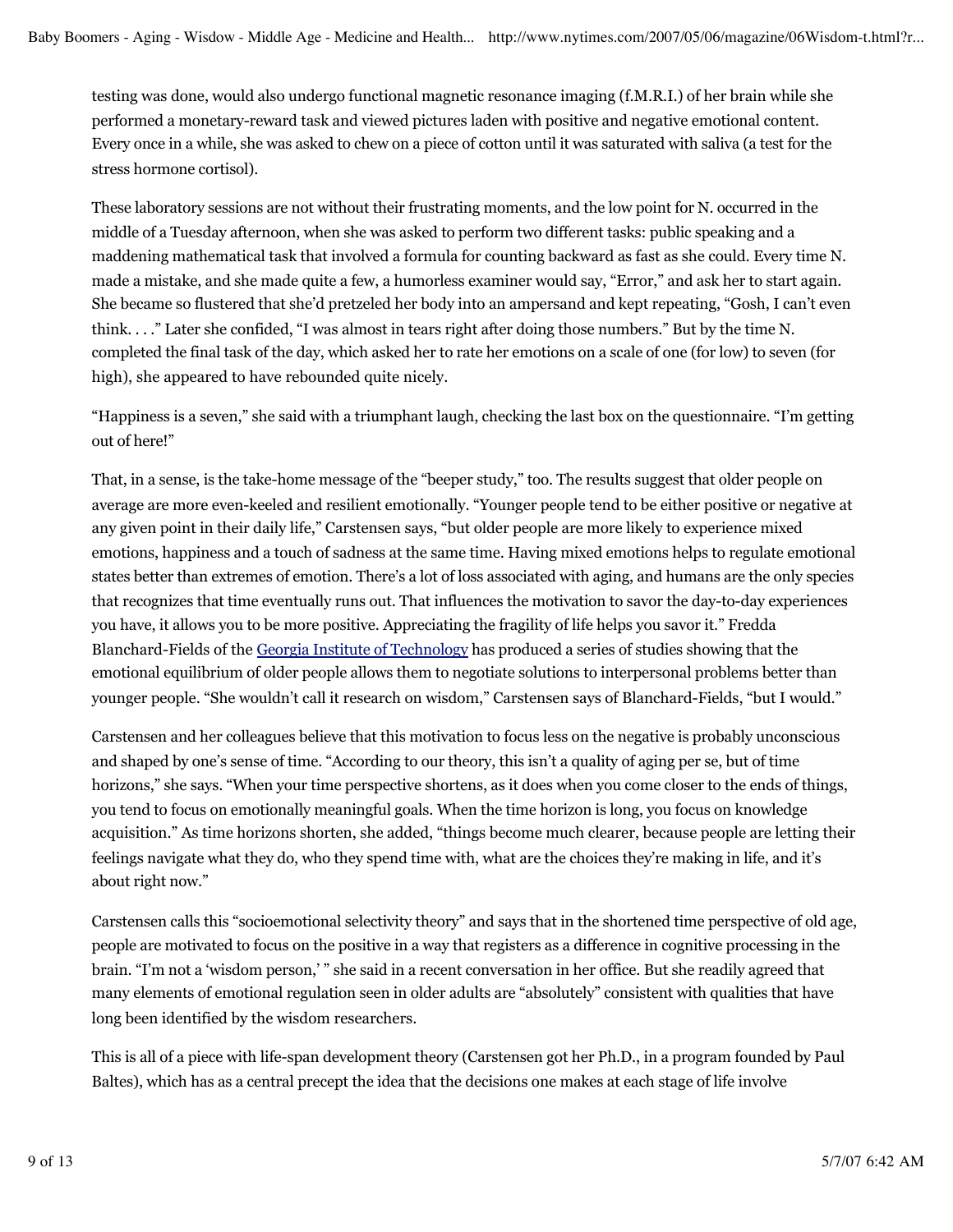trade-offs. As Carstensen puts it, "There's always a cost, always a tension, between selecting any goal." She and her colleague Corinna E. L<del>Ã</del>¶ckenhoff have speculated that there may even be good evolutionary reasons for this division between knowledge acquisition and emotional fulfillment. Acquiring knowledge (and paying close attention to threat and danger) increases the likelihood that young people will survive to reproductive age; emphasizing emotional connection and kinship at an older age may increase the survival ability of one's children and grandchildren (and their genes) in the future. "If you invest increasingly in those people related to you," Carstensen says, "then you are investing in your own genes' survival."

This "positivity" effect may even have long-term health consequences. Although the findings haven't been peer-reviewed or published, Carstensen said preliminary results from the small sample in the ongoing "beeper" experiment indicate that people who didn't regulate their emotions well as adults and were relatively more negative at the start of the study "were more likely to be dead" 10 years later, independent of their health status at the beginning of the experiment.

This intriguing correlation between positivity and longevity has been seen elsewhere. In 2002, Becca Levy, a psychologist at Yale University, collaborated with researchers for the Ohio Longitudinal Study, who have been following aging in a cohort of people since 1975, and they made a very surprising finding: older people with a more positive attitude toward old age lived seven and a half years longer. "It's a pretty robust effect," says Suzanne Kunkel, the gerontologist who heads the Ohio study. "People with a positive perception of aging, of themselves as an aging person, seem to have a longevity advantage." But there may also be downsides to positivity, and Carstensen's lab is investigating that possibility. Older people who are inclined to tune out the negative and focus on the positive, she says, might be more vulnerable to confidence scams and make bad, overly trusting decisions.

Richard J. Davidson, a neuroscientist at the University of Wisconsin, has been looking at patterns of brain activity associated with emotional regulation in a small group of older people who have participated in the Wisconsin Longitudinal Study. In a paper published last year, the Wisconsin team reported that older adults (the average age was 64) who regulated their emotions well showed a distinctly different pattern of brain activity than those who didn't. These people apparently used their prefrontal cortex, the part of the brain that exerts "executive control" over certain brain functions, to tamp down activity in the amygdala, a small region deep in the brain that processes emotional content, especially fear and anxiety. In people who are poor regulators of emotion, activity in the amygdala is higher, and daily measurements of the stress hormone cortisol follow a pattern that has been associated with poor health outcomes.

"Those people who are good at regulating negative emotion, inferred by their ability to voluntarily use cognitive strategies to reappraise a stimulus, show reductions in activation in the amygdala," says Davidson, who added that such regulation probably results from "something that has been at least implicitly trained over the years." It is difficult (not to say dangerous) to generalize from such a small, focused study, but the implication is that people who learn, or somehow train themselves, to modulate their emotions are better able to manage stress and bounce back from adversity. Although they can register the negative, they have somehow learned not to get bogged down in it. Whether this learning is a form of "wisdom" accumulated over a lifetime of experience, as wisdom researchers see it, or can be acquired through training exercises like meditation, as Davidson's previous research has shown, the recent message from neuroscience laboratories is that the optimal regulation of emotion can be seen in the brain.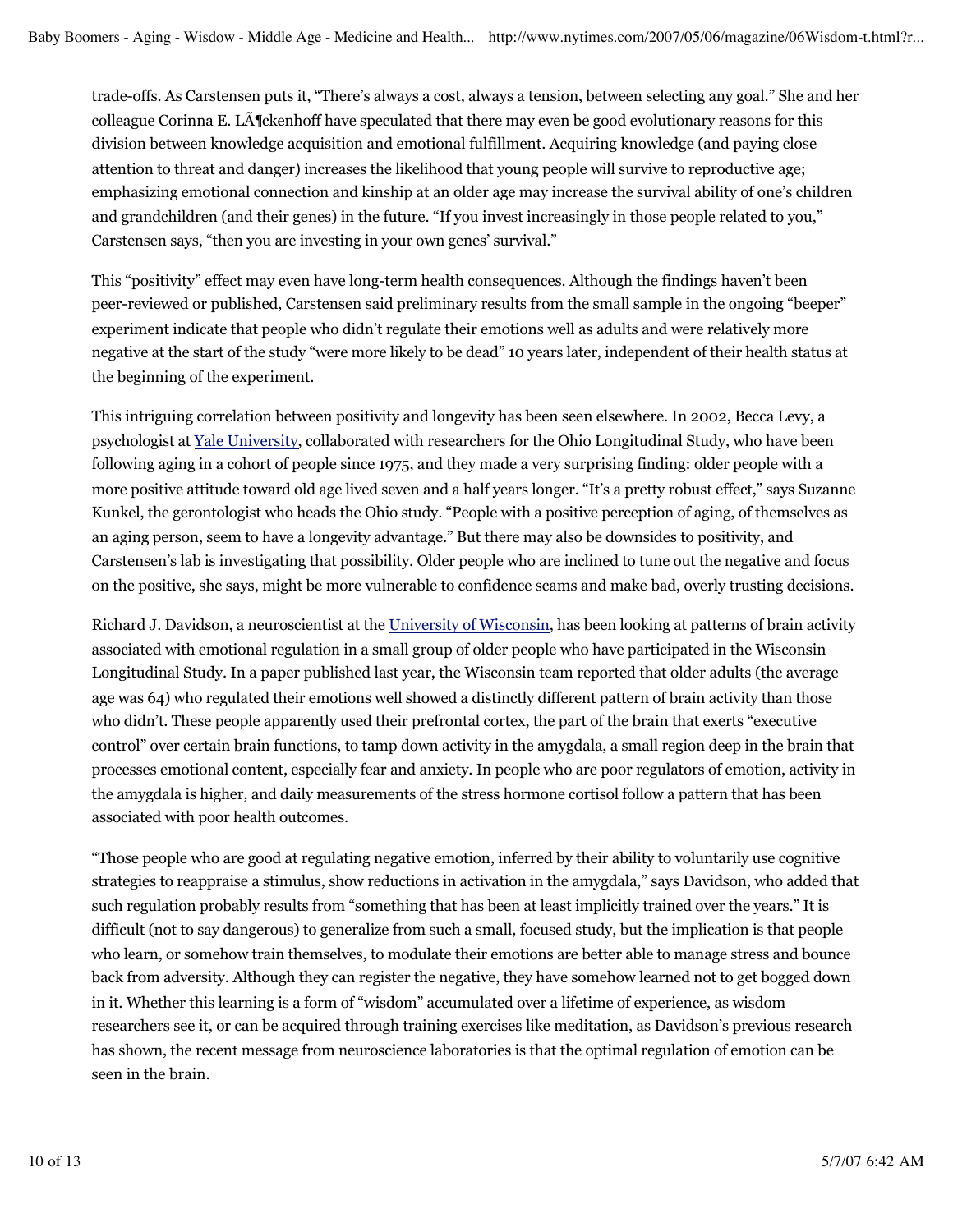Similarly, several years ago, Carstensen; Mara Mather of the University of California at Santa Cruz; John Gabrieli, a neuroscientist now at the Massachusetts Institute of Technology; and several colleagues performed f.M.R.I. studies of young and old people to see whether the ability to regulate emotions left a trace in the amygdala. The study indicated that the amygdala in young people becomes active when they view both positive and negative images; the amygdala in older people is active only when they view positive images. Put another way, young people tend to cling to the negative information, neurologically speaking, while older people seem better able to shrug it off and focus more on positive images. This neural selectivity, this focus on the positive, is virtually instantaneous, Gabrieli says, and yet probably reflects a kind of emotional knowledge or experience that guides cognitive focus; Carstensen says older people "disattend" negative information. This "disattention" also echoes some very old thoughts on wisdom. In his 1890 book "The Principles of Psychology," William James observed, "The art of being wise is the art of knowing what to overlook." In modern neuroscience parlance, Gabrieli says, "you could say that in older people the amygdala is overlooking the negative."

Much of the research to date has reflected a predominantly Western notion of wisdom, but its definition can be further muddied by cultural vagaries. In one cross-cultural study, researchers found that Americans and Australians essentially equated being wise with being experienced and knowledgeable; being old and discreet were seen as less-than-desirable qualities. People in India and Japan, by contrast, linked wisdom to being discreet, aged and experienced.

Nevertheless, the notion of wisdom is sufficiently universal that it raises other questions: Where does it come from, and how does one acquire it? Surprisingly, a good deal of evidence, both anecdotal and empirical, suggests that the seeds of wisdom are planted earlier in life — certainly earlier than old age, often earlier than middle age and possibly even earlier than young adulthood. And there are strong hints that wisdom is associated with an earlier exposure to adversity or failure. That certainly seems to be the case with emotional regulation and is perfectly consistent with Carstensen's ideas about shifting time horizons. Karen Parker and her colleagues at Stanford have published several striking animal studies showing that a very early exposure to mild adversity (she calls it a "stress inoculation") seems to "enhance the development of brain systems that regulate emotional, neuroendocrine and cognitive control" — at least in nonhuman primates. Some researchers are also exploring the genetic basis of resilience.

The Berlin group reported that the roots of wisdom can be traced, in some cases, to adolescence. Jacqui Smith points out that many of the people in the Berlin Aging Study survived two world wars and a global depression; the elderly people who scored high on Monika Ardelt's wisdom scale also reported considerable hardship earlier in their lives.

This notion that wise people might have been "vaccinated" earlier in life by adversity reminded me of Vivian Clayton's father, sitting next to his frail mother in London while the German bombs rained down around them, celebrating their survival each time with a cup of tea. It also made me curious about Clayton, who disappeared from academia in 1981. I managed to track her down through a short item on the Internet, which described a psychologist of the same name who tended bees as a hobby in Northern California. It turned out to be the same Vivian Clayton, and she agreed to meet with me at her office in Orinda on a sunny March morning, a few hours before seeing her first patient of the day.

Now 56 — "and proud of it," she said — Clayton turned out to be a vivacious woman with a soothingly enthusiastic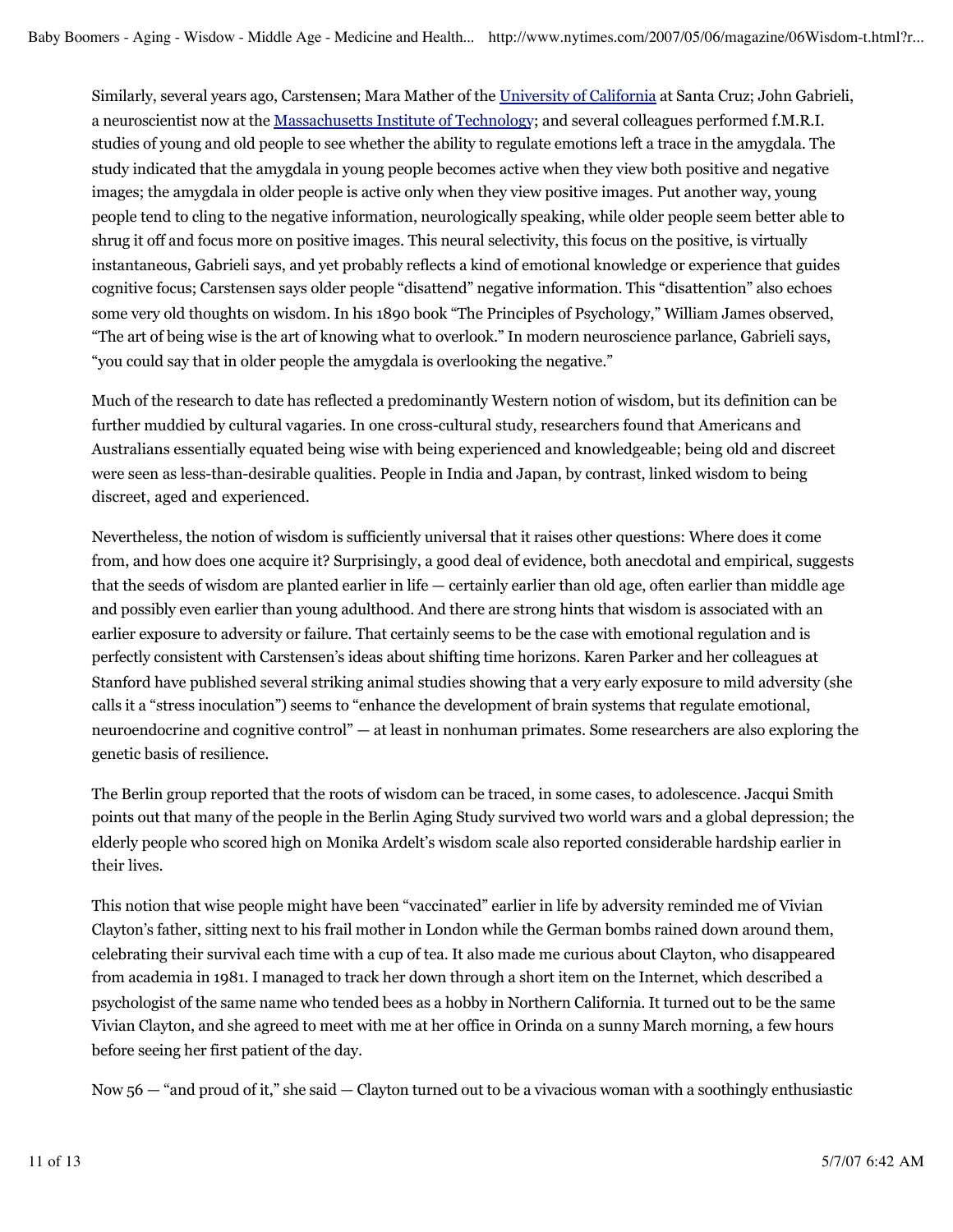voice. After all the abstraction involved in thinking about wisdom, she had turned to a more pragmatic role as a geriatric neuropsychologist, helping families and lawyers determine mental capacity in older people experiencing cognitive declines; in fact, she helped write the California State Bar manual for making these determinations. She never contributed anything to the wisdom field after 1982, although Paul Baltes continued to send her papers from Berlin and Monika Ardelt has occasionally sought her counsel. I asked her if she regretted not continuing in the field, and she said not at all. "I reached a fork in the road," she said. "Wisdom can be a very abstract concept, and as I got older, I gravitated to more practical approaches."

We talked about wisdom in contemporary culture, and gradually the conversation turned to bees. "You know, bees have been around for hundreds of million of years, at least, as living creatures," Clayton said. "And when you work a hive, and you're there with that hive alone, and you hear how contented the bees are, you just have the sense that they have the pulse of the universe encoded in their genes. And I really feel that the concept of wisdom is like that, too. Somehow, like the bees, we are programmed to understand when someone has been wise. But what wisdom is, and how one learns to be wise, is still somewhat of a mystery."

## WISE COUNSEL

How researchers elecit the advice people give to judge their wisdom.

Since 1984, researchers affiliated with the Berlin Wisdom Project at the Max Planck Institute for Human Development in Berlin have tried to develop psychological tests to measure wisdom. In one common test, more than 700 subjects have been asked to respond to hypothetical situations concerning pivotal life events like divorce and job loss, as well as life assessments; the replies were then analyzed according to the criteria of the Berlin Wisdom Paradigm and rated on such qualities as knowledge about human nature, acknowledgment of uncertainty and an appreciation of relativistic attitudes. Here are some examples of the situations and questions presented.

Michael, a 28-year-old mechanic with two preschool-aged children, has just learned that the factory in which he is working will close in three months. At present, there is no possibility for further employment in this area. His wife recently returned to her well-paying nursing career. Michael is considering the following options: He can plan to move to another city to seek employment, or he can plan to take on full responsibility for childcare and household tasks. What should Michael do and consider in making his plans? What additional information is needed?

Mary was given a diagnosis of cancer. The doctors told her that she has one year to live. Mary is now thinking about what she should do. Among other options, she can try, as much as possible, to continue living the way she has been, or she can make a drastic change in her life. What should Mary do and consider in making her plans? What additional information is needed?

A middle-aged woman had once decided to concentrate on her family and not take up a profession. Her children are about to leave home. One day she meets an old friend whom she has not seen in a long time. This friend had decided to concentrate on her career rather than starting a family. She is well established in her profession. The meeting prompts the woman to review the life she has led so far. What might such a life review look like? Which aspects of her life might she recall? How might she explain her life course and the motives for her actions? How might she evaluate her life in retrospect?